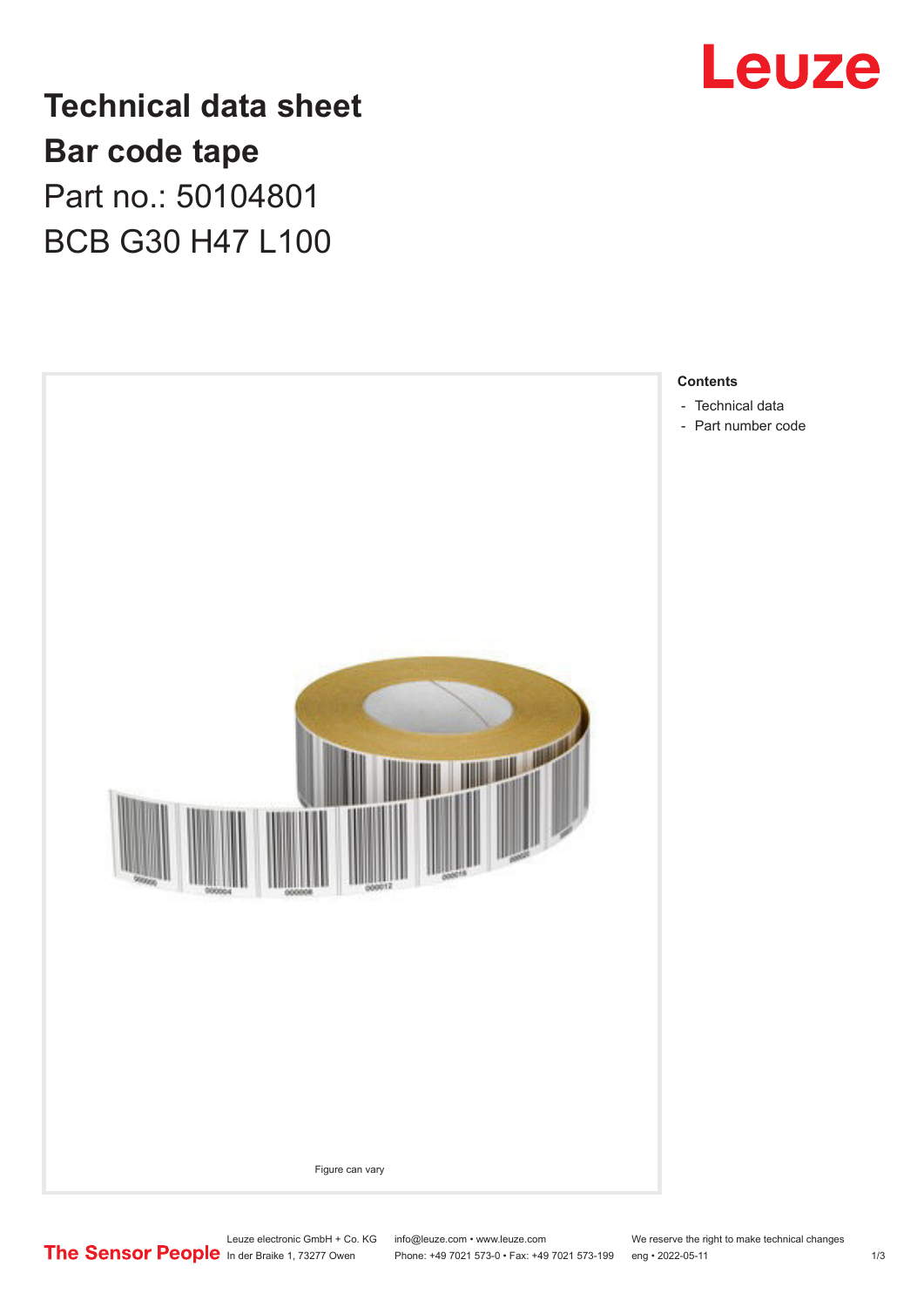## <span id="page-1-0"></span>**Technical data**

# Leuze

#### **Basic data**

| Suitable for |  |
|--------------|--|
|              |  |

BPS 300i series bar code positioning system BPS 8 series bar code positioning system

#### **Mechanical data**

| Dimension (H x L)                           | 47 mm x 100,000 mm        |
|---------------------------------------------|---------------------------|
| <b>Grid dimension</b>                       | $30 \text{ mm}$           |
| <b>Mechanical properties</b>                | Moisture resistant        |
|                                             | Partly chemical resistant |
|                                             | Scratch resistant         |
|                                             | UV resistant              |
|                                             | Wipe resistant            |
| <b>Adhesive</b>                             | Acrylate adhesive         |
| <b>Strength of adhesive</b>                 | $0.1$ mm                  |
| <b>Manufacturing process</b>                | Filmsetting               |
| Chemical resistance (at 23 °C over 24<br>h) | Diesel oil                |
|                                             | Heptane                   |
|                                             | White spirit              |
| Curing                                      | 72 h                      |

#### **Classification**

| <b>Customs tariff number</b> | 39269097 |
|------------------------------|----------|
| <b>ECLASS 5.1.4</b>          | 27280190 |
| <b>ECLASS 8.0</b>            | 27280190 |
| <b>ECLASS 9.0</b>            | 27280192 |
| ECLASS 10.0                  | 27280192 |
| <b>ECLASS 11.0</b>           | 27280192 |
| ECLASS 12.0                  | 27280192 |
| <b>ETIM 5.0</b>              | EC002498 |
| <b>ETIM 6.0</b>              | EC003015 |
| <b>ETIM 7.0</b>              | EC003015 |

#### **Environmental data**

| Ambient temperature, operation          | $-40$ 120 °C               |
|-----------------------------------------|----------------------------|
| <b>Processing temperature</b>           | 045 °C                     |
| Recommended processing tempera-<br>ture | 10 $25 °C$                 |
| <b>Resistance</b>                       | Humidity                   |
|                                         | Salt spray fog (150 h/5 %) |
|                                         | UV light                   |
| <b>Property of base</b>                 | Clean                      |
|                                         | Dry                        |
|                                         | Free of grease             |
|                                         | Smooth                     |

### **Part number code**

Part designation: **BCB AAA BBB CCCC DDDD E**

| <b>BCB</b>  | Bar code tape                                                                                                                                                                                                                                                                                                     |
|-------------|-------------------------------------------------------------------------------------------------------------------------------------------------------------------------------------------------------------------------------------------------------------------------------------------------------------------|
| <b>BCB</b>  | <b>Series</b><br>BCB: Bar code tape                                                                                                                                                                                                                                                                               |
| <b>AAA</b>  | Grid / grid dimension<br>G30: 30 mm<br>G40: 40 mm                                                                                                                                                                                                                                                                 |
| <b>BBB</b>  | Tape height / special height<br>H25: height 25 mm<br>H47: height 47 mm<br>SH1: special height, individually between 20 - 32 mm<br>SH2: special height, individually between 33 - 47 mm<br>SH3: special height, individually between 48 - 70 mm<br>SH4: special height, individually between 71 - 140 mm           |
| <b>CCCC</b> | Tape length / special length<br>Lxxx: tape length in mm<br>SL: Special length                                                                                                                                                                                                                                     |
| <b>DDDD</b> | <b>Options</b><br>TWIN: two identical printed tapes<br>MVS: Measurement Value Switch (color red)<br>MV0: Measurement Value Zero (color yellow)<br>ML: Marker label<br>RW: Reverse Winding (changed winding direction, the smallest position value is inside on the wrapping core)<br>RK: Repair Kit (repair tape) |